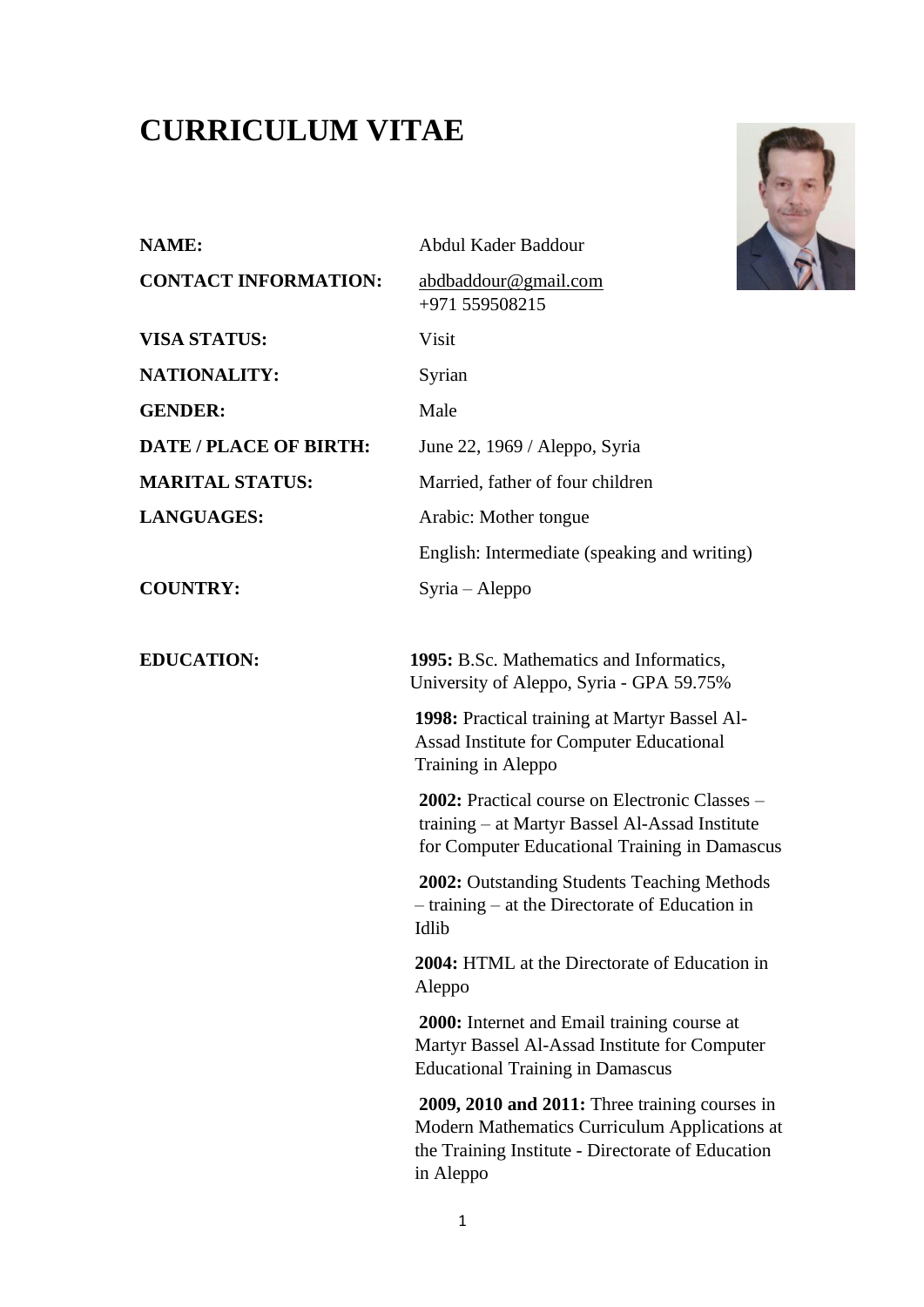#### **PROFESSIONAL CAREER:**

1995 – Present: Mathematics tutor and office manager at Baddour Private Education Office.

1997 – Present: Mathematics teacher at the Directorate of Education in Aleppo

2000 – Present: Mathematics teacher at Al-Bassel High School for Outstanding Students in Aleppo until 2020

2002-2019: Examination Centre Manager at the Directorate of Education in Aleppo

2003-2004: Informatics Methodology teacher – Training administrators and teachers on using the computer at Ziad Al-Attar school, in a course sponsored by (Aga Khan Foundation) for three months

2002: Informatics Methodology teacher – Training administrators and teachers on using the computer, in courses that took place at Al-Bassel High School for Outstanding Students

2000-2002: Informatics Methodology teacher – Training on using the computer at the National Program of Informatization

1997-1998: Teaching Informatics for sophomores at the Institute of Business Administration – University of Aleppo

1995-1996: Teaching Mathematics for freshmen and sophomores at the Faculty of Civil Engineering – University of Aleppo

#### **PROFESSIONAL EXPERIENCE:**

- Developing an integrated program of the educational material for tutors and students
- Supervising the teaching process and monitoring students, and informing the parents about the progress of their children
- Teaching mathematics and supervising the teaching of the rest of the subjects for the classes (7-8-9-10-11-12)
- Managing, monitoring and supervising the students and supervisors in the official public examinations